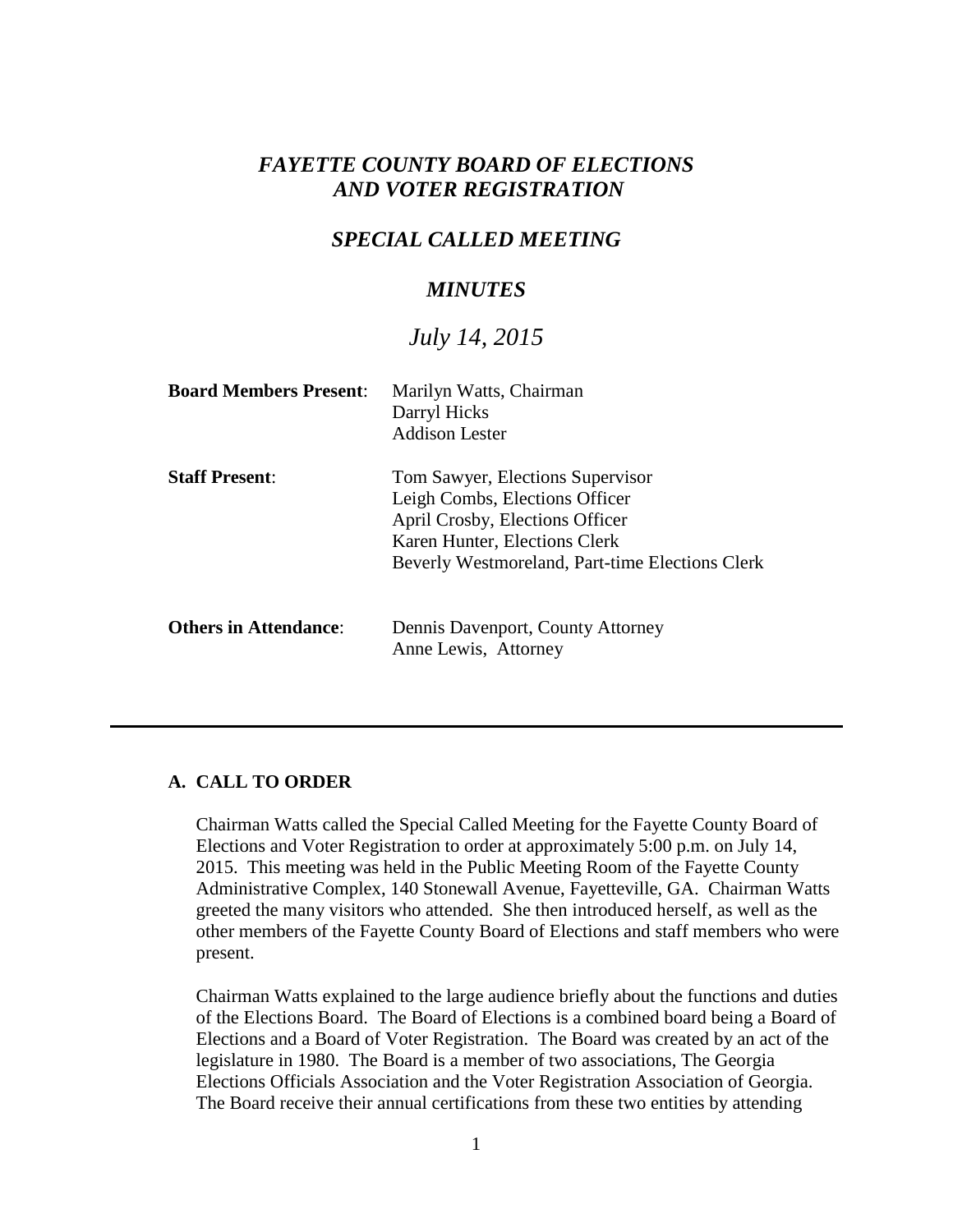annual training seminars. The Board is charged with supporting the Constitution of the United States and the State of Georgia and conducting elections in a fair, impartial, and legal manner.

#### **B. APPROVAL OF AGENDA**

After perusal of the agenda, Member Lester made the motion to approve the agenda. Member Hicks seconded the motion. **Motion carried**.

### **C. HEARING – DECEASED FAYETTE COUNTY VOTERS**

**(**Chairman Watts explained to the visitors that this hearing is done monthly to keep records updated. The lists of deceased voters as well as felons are received from the Probate judges and other entities.)

Chairman Watts introduced Elections Officer Combs who then presented the list of deceased Fayette County voters. After Board members perused the list, Member Lester made the motion to approve the list of cancelled deceased Fayette County voters; Member Hicks seconded the motion. **Motion carried**.

### **D. HEARING – FELON FAYETTE COUNTY VOTERS**

Elections Officer Combs presented the list of felon Fayette County voters. After perusal of the list, Member Lester made the motion to approve the list of cancelled felon Fayette County voters; Member Hicks seconded the motion. **Motion carried**.

### **E. OLD BUSINESS**

### **1. APPROVAL OF THE FOLLOWING BOARD MINUTES – REGULARLY SCHEDULED MEETING – JUNE 23, 2015 (JUNE)**

Member Hicks made the motion to approve the June 23, 2015 Board Meeting Minutes. Member Lester seconded. **Motion carried.**

### **F. NEW BUSINESS**

### **2. CALL FOR SPECIAL ELECTION TO REPLACE COUNTY COMMISSIONER –HONORABLE POTA COSTON – IN HER UNTIMELY DEATH**

Chairman Watts told the visitors, the Board is bound by law to conduct elections.

Chairman Watts made the motion to issue a Call for a Special Election for the purpose of filling the unexpired term of Post 5 for the late County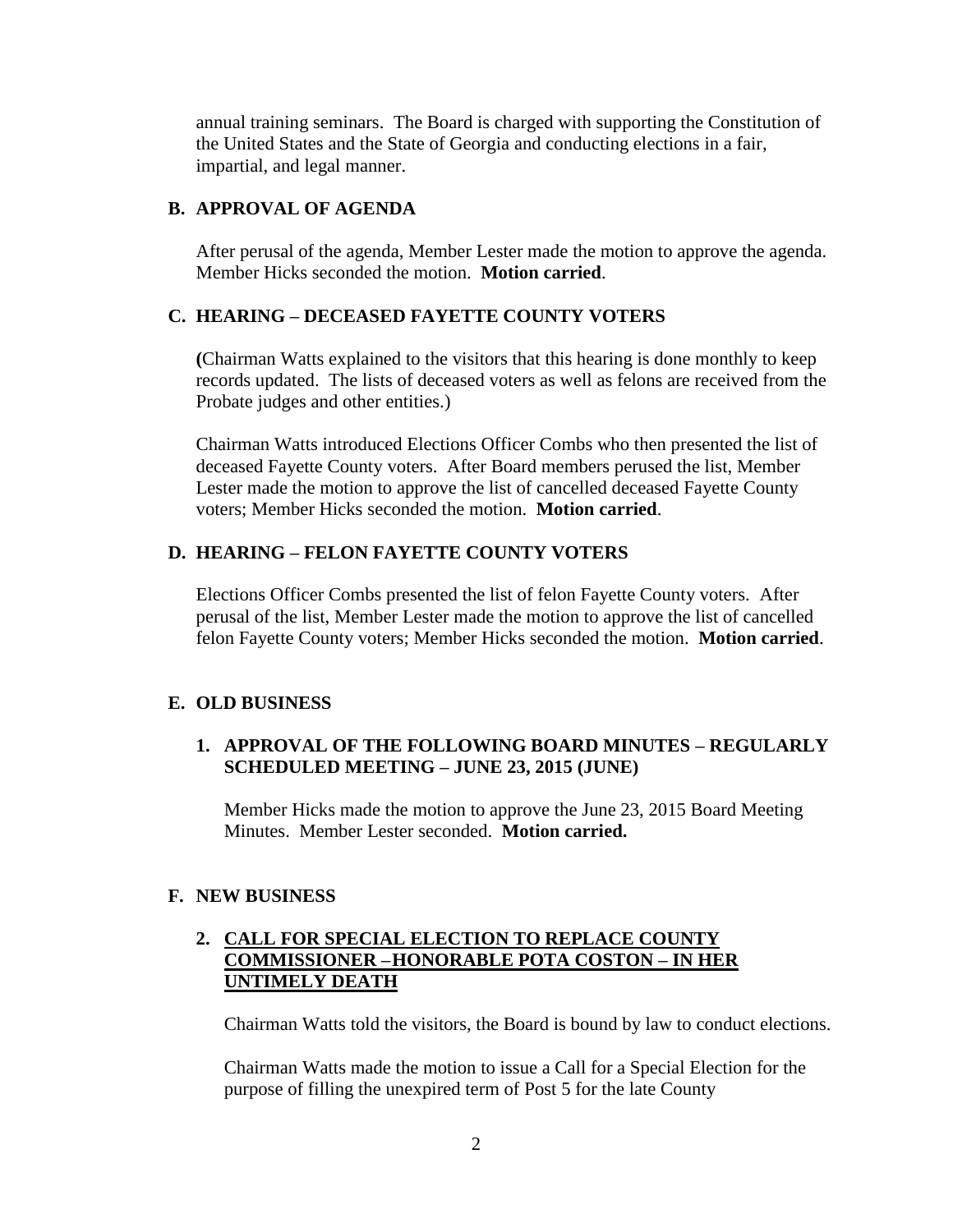Commissioner Honorable Pota Coston to be held on Tuesday, September 15, 2015.

At that point, Member Hicks asked the motion be held for that item on the agenda in order to have public comments. He asked that the agenda be amended so that Public Comments could be moved ahead of this item.

There was some discussion about changing the agenda and where Public Comments should be on the agenda. County Attorney, Dennis Davenport, advised the Board on this matter.

Chairman Watts then withdrew the motion for the Call for the Special Election to replace the late County Commissioner Pota Coston.

At this point, Member Hicks made the motion to move Item G, Public Comments forward to be Item F.2. Member Lester seconded the motion. **Motion carried.**

#### **2. PUBLIC COMMENTS – (REPLACED #2 FOR CALL FOR SPECIAL ELECTION)**

Chairman Watts opened the floor for public comments. She asked anyone making comments to please put their name and address on the sheet provided. She further said this meeting was being recorded and streamed live. She asked that comments be as succinct as possible and not to repeat what someone else has said.

- 1. Normer Adams: Mr. Adams said he is a longtime resident of Fayette County and believes the County should continue district voting for District 5 for this Special Election. He said he believes it would be a travesty for this election to go any other way.
- 2. Joe Beasley: Mr. Beasley said there has only been one fair election ever held in Fayette County and it was the one held in District 5 and that district voting should be continued. He said that over a million dollars has been wasted fighting this issue. He said that African-Americans comprise 21% of the population of the County and therefore could never win an election without district voting. He asked the Board to do the right thing and maintain District 5.
- 3. Irene Cheyne: Ms. Cheyne stated she lives in District 5 and made positive comments regarding her work with Commissioner Pota Coston. She believes Commissioner Coston represented her beliefs and that Pota Coston became her voice and inspired her. She spoke briefly about her volunteer work advocating for disabled people in the County. She asked the Board to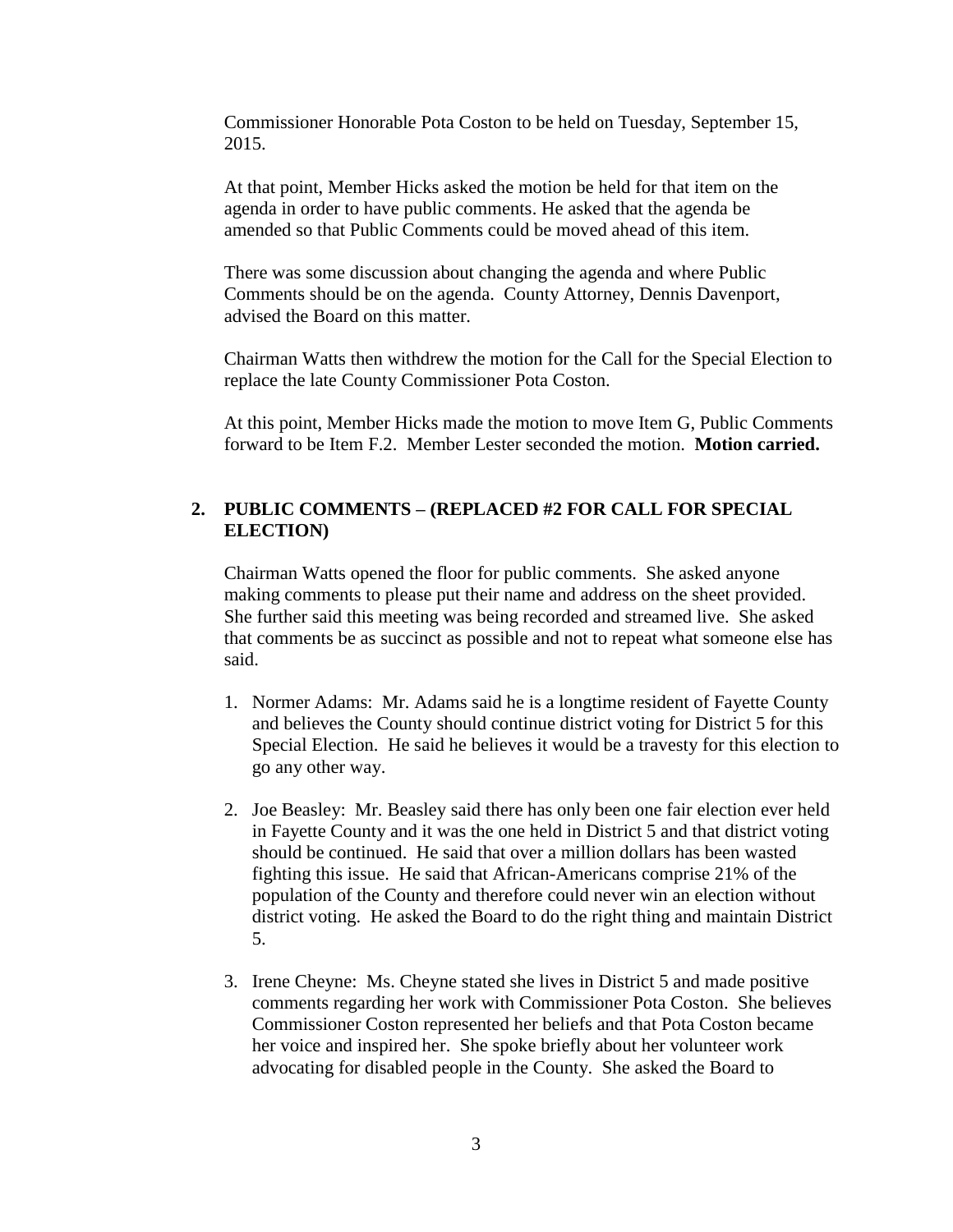continue district voting for the people in District 5 so that the rich diversity could be heard.

4. Wayne Kendall: Mr. Kendall said he lives in District 5 and advised the Board that the County would save money by keeping district voting for this election. He said he knows something about the lawsuit filed against Fayette County as he was the one who filed it.

He said he believes the Board of Elections has been misadvised by their lawyers that they must go to at-large voting for District 5 for this special election and that they have no choice.

He stated that in the opinion that the  $11<sup>th</sup>$  Circuit rendered on January 7, 2015, they sent this case back to the District Court for a trial, the Court did not vacate the district court's order that set up district voting. He read the last sentence of the 26 page opinion: "because we resolve this case on strictly procedural grounds we do not reach the parties' argument related to the court drawn remedial plan". He said that's the plan that set up district voting. He further quoted "in the light of our decision and the reason therefore we decline to serve the results that took place under the court drawn remedial plan". He said if the court had decided to get rid of the remedial plan, it could have very easily stated as much in this particular opinion. Instead the court concluded that the persons that were elected in November 2014, that is Pota Coston, in District 5 for the Board of Commissioners, and Leonard Presberg and all the people elected in District 4, were to stay in office. So he continued "the remedial plan is valid". He said the court could very easily have stated it wanted to get rid of the results of that election, because the results of that plan were no longer valid, and they didn't do that.

He said he believed the advice the Board of Elections had received would be they would have no choice but to go to an at-large system on the basis that the remedial plan had been invalidated. He said if the remedial plan had been invalidated, then all the persons who were elected under that plan would have to vacate their office and since they are still in office, the court validated that plan. He said if the Board of Elections had been given the advice that the remedial plan was no longer valid and they had no choice but to go to at-large voting, the advice was false.

He said four judges from district courts and appellate courts have looked at this case and have stated that district voting is not to be invalidated and that racial block voting is a fact of life in Fayette County. He said the courts favor district voting. He told the Board that they cannot lawfully have at-large voting. He said if the Board chooses to go back to at-large voting, they will be back in litigation again unnecessarily.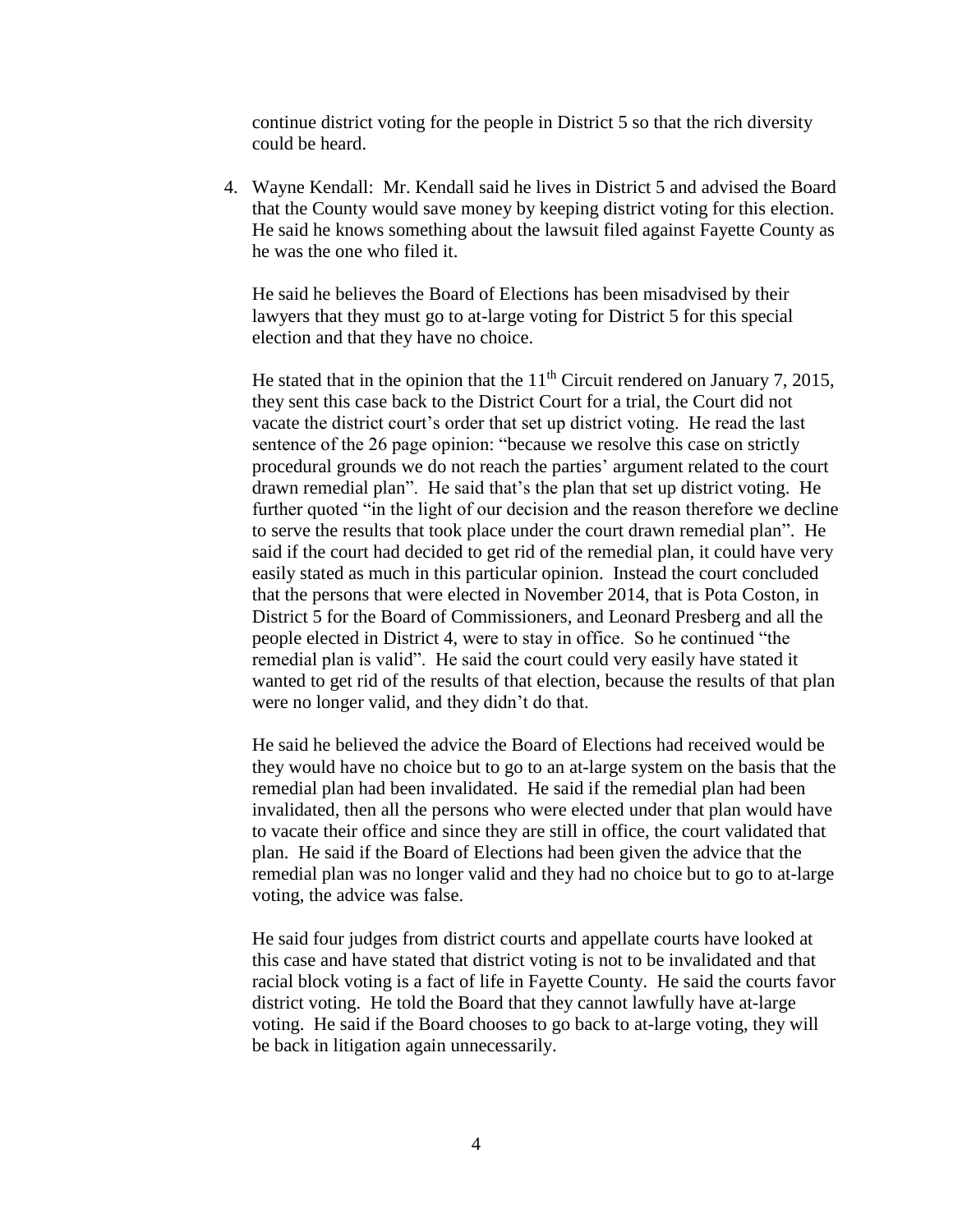- 5. Sharon Pierce: Ms. Pierce said she is a 28 year resident of Fayette County and lives in District 5. Her family is a military family and have defended this country and their right to vote. She asked the Board to approve district voting to replace the late Honorable Pota Coston.
- 6. Terrance Williamson: He said he first thought that representation was the issue but now believes race does play a part in it. He stated that out of 159 counties in Georgia, there are 97% or 154 counties that have district voting. He then urged the Board to do the right thing and continue with district voting.
- 7. Dawn Oparah: Ms. Oparah stated that on November 4, 2014, 5,742 voters in District 5 elected Honorable Pota Coston as their Commissioner and as the person who most closely aligned with their views. Ms. Oparah said that a return to at-large voting would be a disservice and asked that district voting be continued.
- 8. Larris Marks and Randy Weaver: They were representing the Fayette Visioning Initiative organization and were advocating for community unity built on inclusion for reaching shared goals for the future together. Ms. Marks told the Board that their decision would have great impact. They implored the Board members to carefully consider their decision and to keep district voting in order to move the community forward together. Ms. Marks said this decision would be the Board's legacy.
- 9. Carlotta Ungaro: Ms. Ungaro is President and CEO of the Fayette County Chamber of Commerce. She asked on behalf of the Chamber of Commerce that the election to replace the late Commissioner Pota Coston be held as district voting. She said it would be an advantage to the business community to continue with district voting. She thanked the Board for their service and allowing public comment.
- 10. Mike Coley: Mr. Coley lives in District 5. He said that those who have said Fayette County is racist and we don't have unity are entirely wrong. He stated that district voting has been divisive and the county is now separated more than ever. He said this County is a heavily Republican and conservative county. He said people move here from surrounding counties to get away from higher taxes, crime, and all the other factors that make the quality of life go down. He believes district voting is the start of the downfall of Fayette County. He said the NAACP used to be a great organization but is not anymore as they use the race card "at the drop of a hat to get what they want". (At this point, Chairman Watts asked for order in the meeting room and that the speaker be respected.) Mr. Coley said if voters do not feel they are represented here, they are probably not a Republican or conservative person.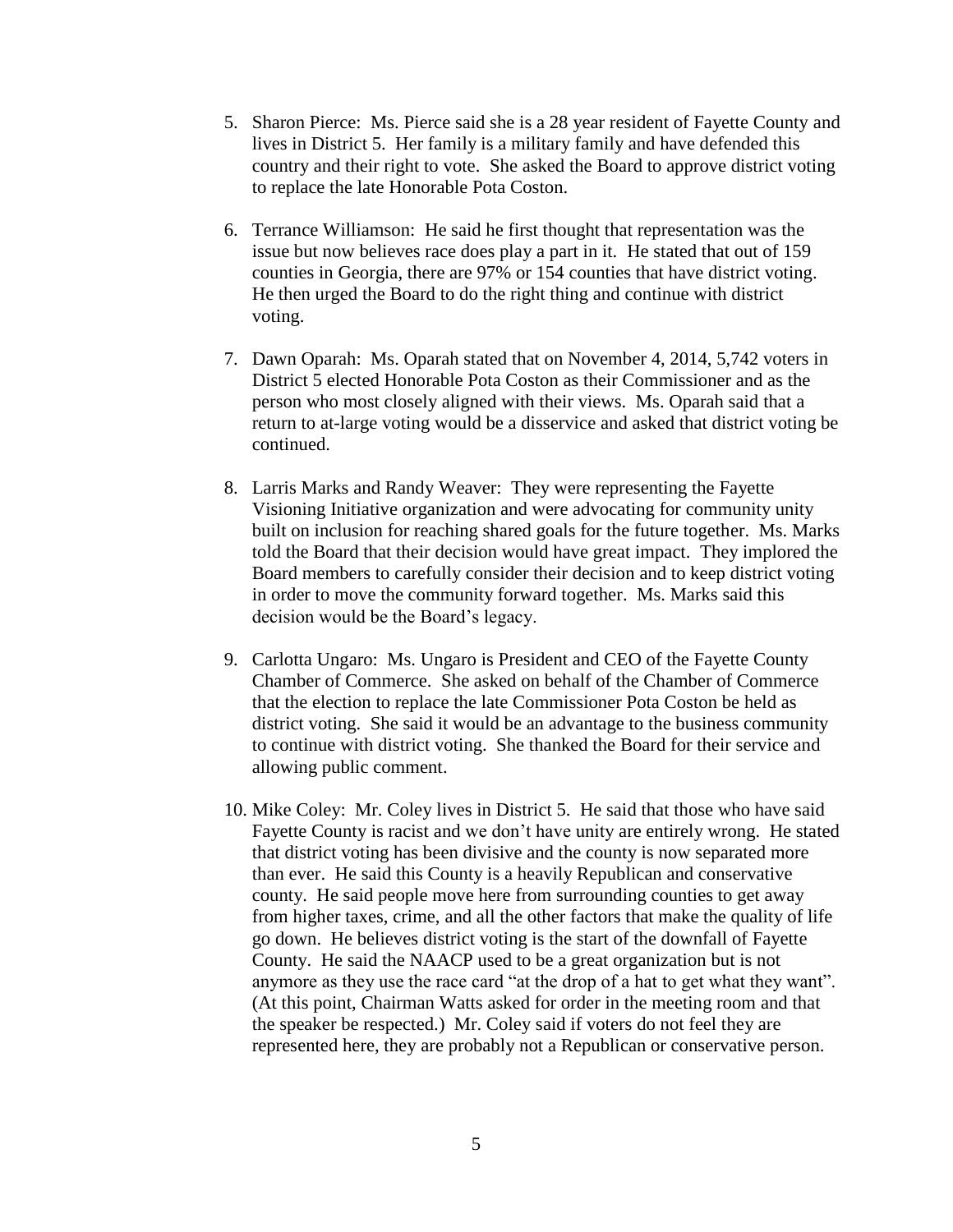However, he concluded that he does believe this particular election should be held as district voting if that is the ruling. He said the law should be followed whatever is decided.

- 11. Board of Elections Member Darryl Hicks asked to make a comment. He said one of the things he is most proud of is that we can "agree to disagree". He asked that people listen to the speakers who come up. He said you don't have to agree with them but you don't have to "shout them down". He said in any environment where we are civil, we can get to the end game.
- 12. Constance Allen: Ms. Allen worked on Pota Coston's campaign. She agreed with a former speaker that we do have a dominant Republican Party in Fayette County. She advocated to keep district voting.
- 13. Leonard Presberg: Mr. Presberg said he lives in District 5 and represents that district on the School Board. He said moral and legal arguments had been heard. He wanted to speak about image and leadership. He made positive comments about the election of Pota Coston. He spoke briefly about the public image of Fayette County. He then addressed his comments to the Board of Elections and their responsibility of leadership in making this decision. He said he is a member of the Bar and if a lawyer says you can "only do this", you need to ask more questions. He asked that the election be held in the same manner that the late Commissioner Pota Coston was elected with district voting.
- 14. Michael Cheyne: Mr. Cheyne lives in District 5. He spoke about rumors that he had heard about how the Board had come to their decision to hold this election as at-large voting. He asked the Board if all four Commissioners had asked them to have at-large voting for District 5 and was this done in Executive Session.
- 15. Bonnie Willis: Ms. Willis said she had prayed that this would not be a contentious meeting. Ms. Willis said she does not feel Fayette County is racist and made positive comments about living in Fayette County under atlarge voting. She was very saddened that people here could not look past the color of their skin and are seeing things through racial eyes. She agrees that the rules of law should be followed and that we should just get past these political and racial lines and move forward. She said the County is served well by the individuals who serve on these Boards in the County. She thanked the Board of Elections for their courage and bravery by serving on this board.
- 16. Ken Bryant: Mr. Bryant lives in District 5. He said this is not about race but about the Democrat Party and the Republican Party. He said District 5 elected Leonard Presberg and he is not black. He was not sure why this meeting was being held. He said that whatever the judge has ruled should be honored.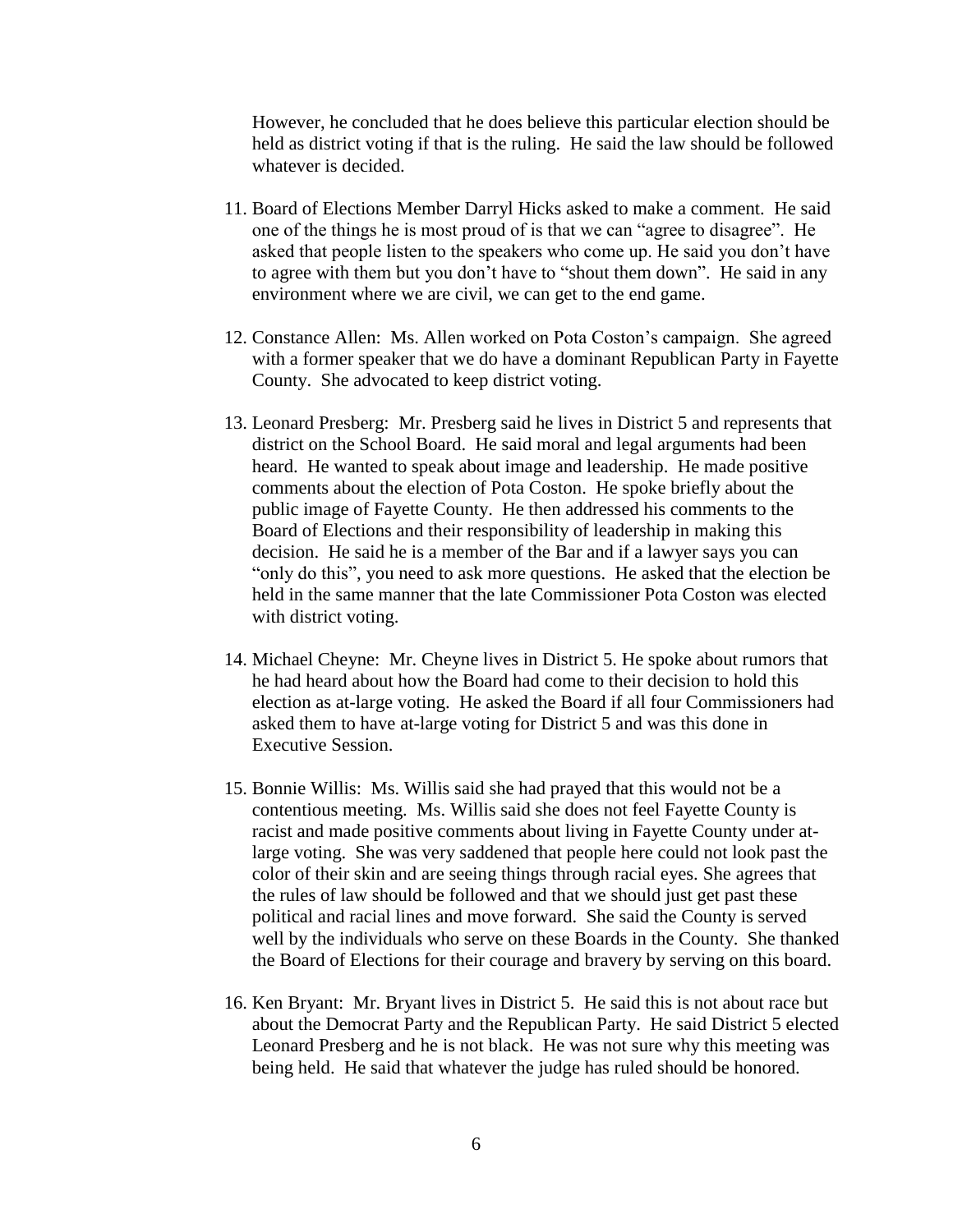- 17. Eric Woods: Mr. Woods stated that this issue is not about race but about 2 different parties with different political views. He said this is okay as this is what makes our country function. He cited that our state congressmen draw votes from their districts. He said we all want what is the best decision for the county and asked that the Board do what is right by keeping district voting and continue the precedence that has been set.
- 18. Dr. Regina Daigre: Dr. Daigre stated that the late Commissioner Pota Coston would not have been elected if it were not for district voting. She advocated the Board to continue with district voting so that the people in District 5 could be represented.
- 19. Tyrone Jones: Mr. Jones said he moved to Fayette County in 1997. He has served as principle of Flat Rock Middle School and as assistant principle of McIntosh High School. He was very complimentary of Fayette County and believes in "unity in this community". He currently serves as Chairman of the Republican Party of Fayette County. He asked that faith in God be put before politics and that we move forward. He believes that things will work out and good will come out of this situation.
- 20. Cheryl Burnside: Ms. Burnside said she had moved to Fayette County in 1984 from Fulton County. She was very complimentary of the schools and the quality of life in Fayette County. She said she was so proud of the late Commissioner Pota Coston who had set such a great example for our young people. She advocated to keep district voting and believes good will would come out of it. She thanked the Board of Elections for their work.
- 21. Rick Halbert: Mr. Halbert does not live in District 5 but is in support of district voting. He had positive comments about the late Commissioner Pota Coston. He said the last time he spoke at the last Commissioner's meeting it was about tunnels. He said now it is about "bridges". He said we all have choices and District 5 needs to have their rights. He said we need decision makers and leaders and advocated to continue district voting.
- 22. Bob Ross: He was complimentary of the Board for holding this discussion and of the people attending the meeting. He said we are a country of laws. He spoke about government from the Executive Branch of our national government on down to the state level and then to the local level. He said Presidents are voted on at-large as well as Governors and this is necessary.

He further spoke about the legal process and said the NAACP exercised their right to file a lawsuit and now the County has exercised their right to appeal.

His conclusion is that it's not about race but about politics. He referred to elections held in 2004 and 2006 where minority candidates had the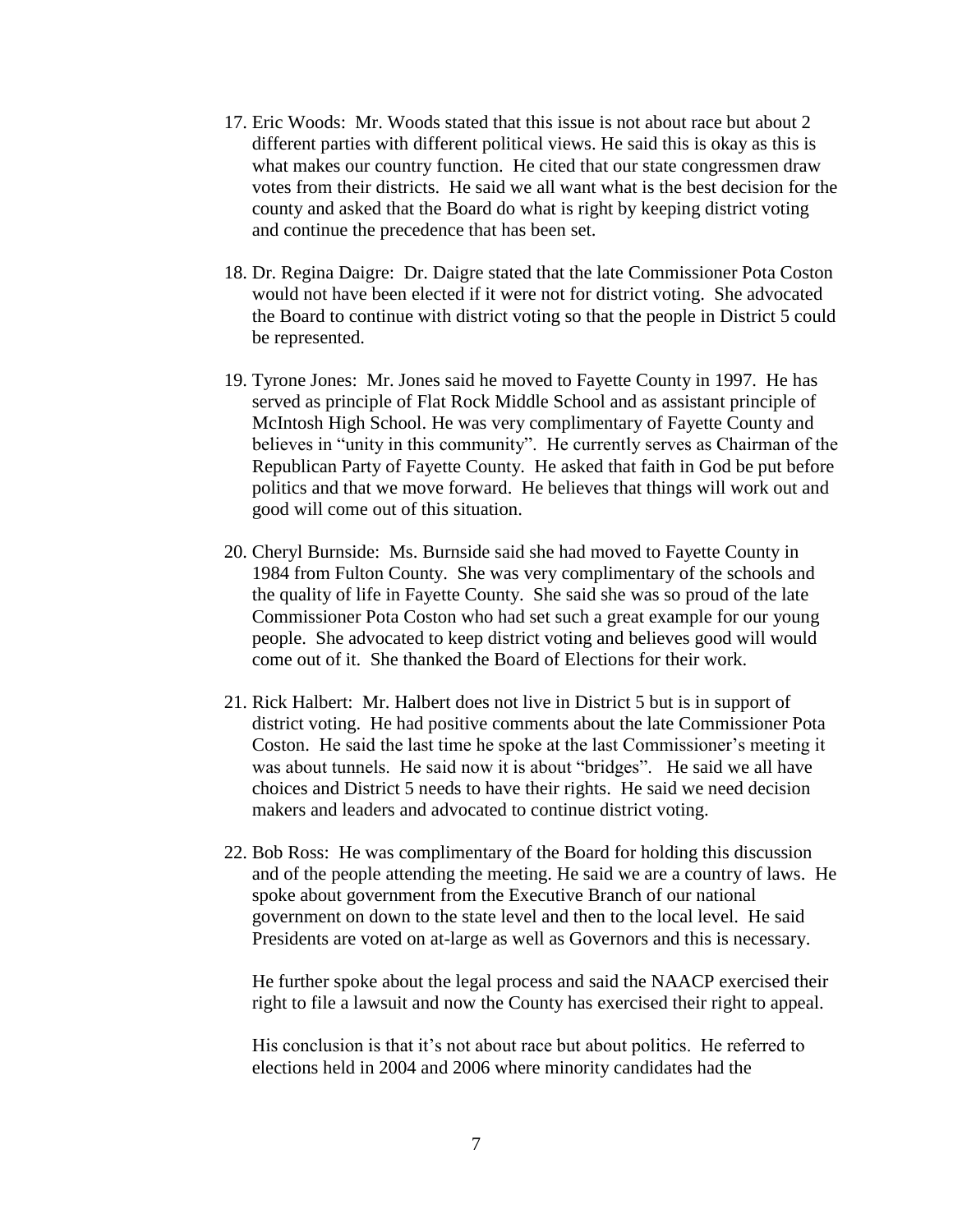opportunity to be elected. Partisan politics played a part in the outcome of those elections.

He said he has never heard of any impediment to registering to vote or casting a ballot because of race, creed, or religion in this county. He reiterated that this issue is about partisan politics. He said that commissioners who are voted on at-large are responsible for every citizen.

 Mr. Ross said he will respect whatever legal decision is made in this matter. He thanked the Board and the people for listening to his perspective.

- 23. Dennis Benson: Mr. Benson said he is a 19 year resident of Fayette County and a retired Navy Captain. He stated that it took gerrymandering of the districts to get a political agenda pushed through. He said we have a tremendous amount of talent in our small county. He said the lawsuit accuses the County of being racist in order to get an agenda passed. He further said district voting has made the districts competitive and divisive. He is opposed to district voting.
- 24. Lurma Rackley: Ms. Rackley said she campaigned with the late Commissioner Pota Coston going door-to-door. She was complimentary of Pota Coston's method of campaigning. She advocated to keep district voting as District 5 deserves the right to keep district voting.
- 25. Kim Leonard: Ms. Leonard spoke about the ruling by Judge Timothy Batten. She said Judge Batten did an examination of the at-large voting in Fayette County and determined that it was discriminatory. She advocated for district voting.
- 26. Lysa (Ridley-)Jones: Ms. Jones stated that she lives and owns a business in District 5 and was there to represent her sorority. Ms. Jones worked with the late Commissioner Pota Coston's campaign and has worked on many other state-wide campaigns. She stated she believes that each vote counts. She realizes there are biases and hoped that district voting would be continued.
- 27. Greg Dunn: Mr. Dunn said that he had previously been a commissioner and had that position longer than anyone else in the County's history. He said he realizes how difficult these issues are. He said only one member of the Board of Elections was appointed by the Commissioners and the other two members are appointed by their respective political party. He told the group that they may be talking to the wrong people here. He said the Board of Elections' job is to run the elections legally, efficiently, and fairly and not to set the law. He made the point that the Board of Elections are facilitators of the elections and it's not the Elections Board that will make this decision. He said we are all victimized by the legal system of the United States right now because one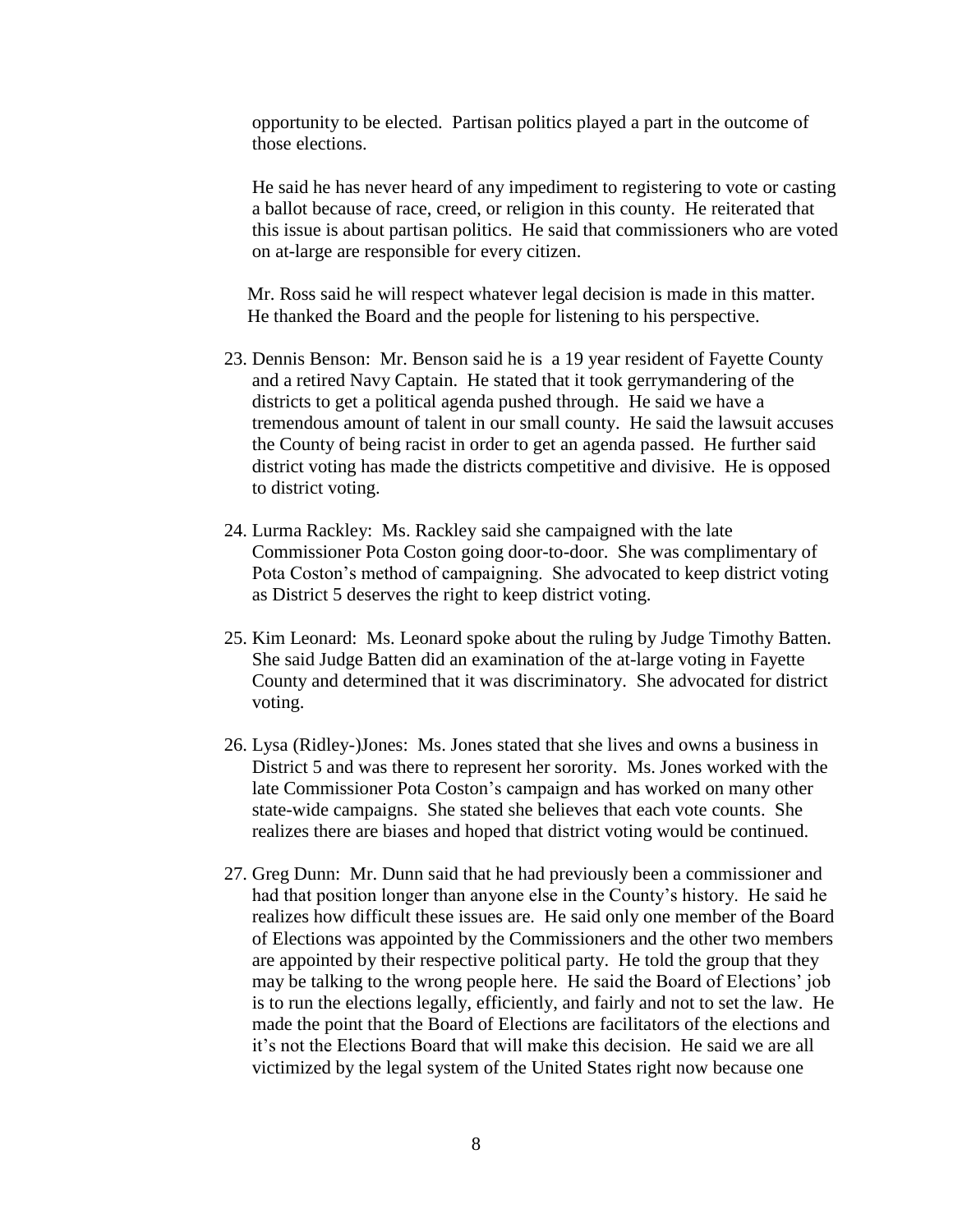judge stated district voting was right and two more judges said it was wrong. He asked "Where does this leave us?"

 Mr. Dunn told the Board of Elections that he does not see where there is even a choice to make by them or the County Commission as this is a legal issue.

- 28. Tonya Miller: Ms. Miller stated that she has lived in Fayette County for 10 years. She campaigned for the late Commissioner Pota Coston. She appealed to the Board to keep district voting. She believes it is important to move forward and talked about the letter of the law versus the spirit of the law. She said district voting is about representation and everybody having a voice. She said she was saddened to see the negative publicity and the ramifications that would come from it. She said the people in District 5 want to keep district voting and she asked the Board to keep district voting.
- 29. Peter Pfeifer: Mr. Pfeifer has previously served as a Commissioner of Fayette County for eight years. He spoke about what it takes for a candidate to be elected and that you go "door knocking" in areas that best represent the party by which you hope to be elected. Mr. Pfeifer spoke about campaigning and the logistics of looking at the density and the propensity to vote and the propensity to vote for a particular party. He said if you are a Republican and you are campaigning in a Democrat area, it would be difficult because it's not productive.
- 30. Lawrence Wooten, Sr.: Mr. Wooten said some of his neighbors may not vote because they don't believe their vote will count if we don't have district voting. He spoke in favor of district voting and thanked the Board for the opportunity to speak.

Chairman Watts asked if there were any more people who wanted to have a comment. Since there were no others who came forward, Chairman Watts closed the time for Public Comments.

Chairman Watts then asked that the meeting move back to Item F 2 on the agenda which is now Item G.

#### **G. CALL FOR SPECIAL ELECTION TO REPLACE COUNTY COMMISSIONER - HONORABLE POTA COSTON – IN HER UNTIMELY DEATH**

Chairman Watts moved that the Board issue a call for a Special Election for the purpose of filling the unexpired term of District 5 County Commissioner, Pota Coston, on Tuesday, September 15, 2015. Member Lester seconded the motion.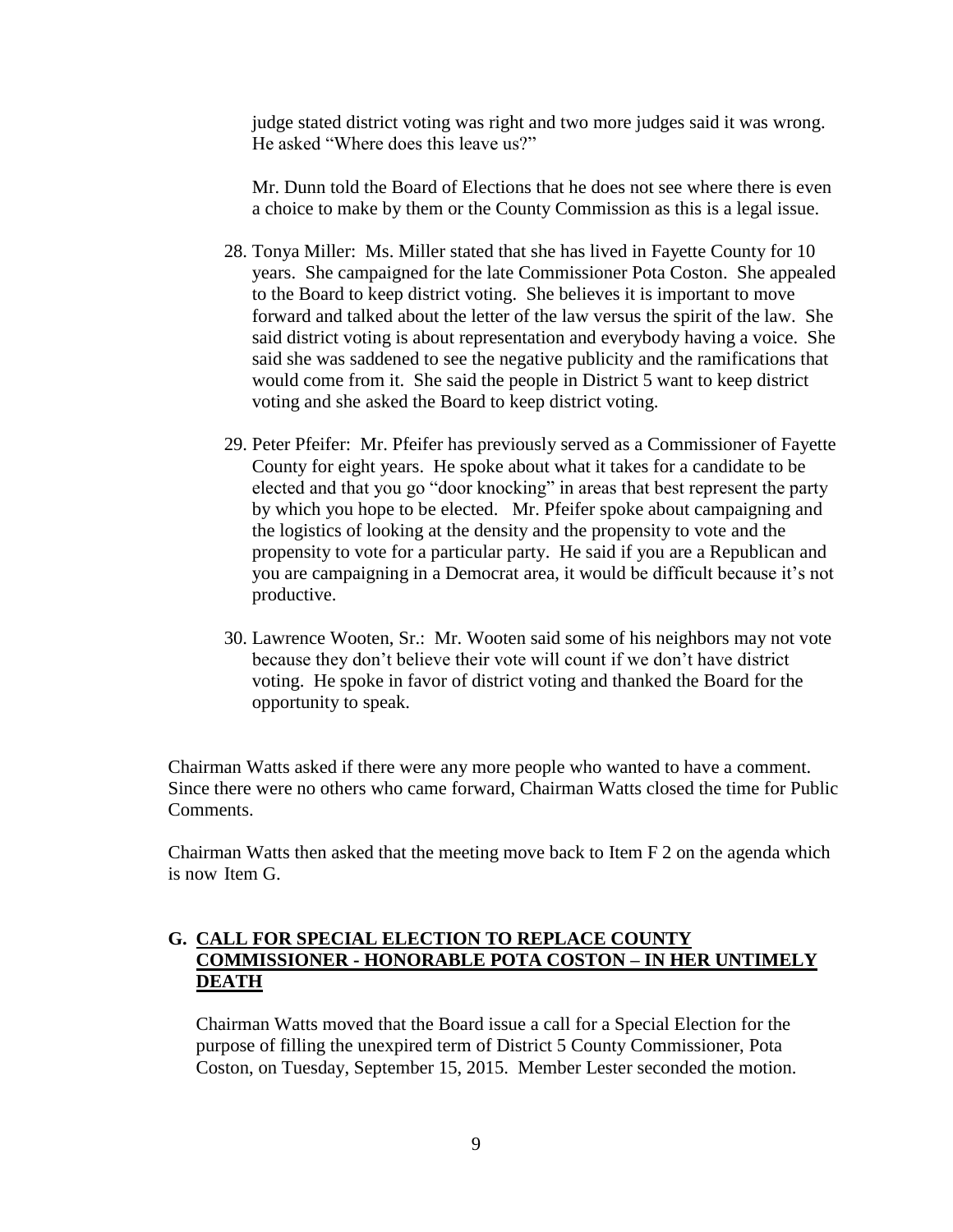Chairman Watts said it would be appropriate at this time to hear from County Attorney, Dennis Davenport.

At this point, County Attorney, Dennis Davenport, made statements relating to this election. He said it is not a matter of choice; it is a matter of following the rule of law. He said, that's usually the answer to the question. He said here the law is somewhat complex in that normally you have to look at your local laws and your state laws to determine what to do. He said that you're also under litigation under your method of voting and with the map you use to vote.

He said if you look at our local laws, prior to the litigation, which was filed in 2011, the local laws were set up as at-large voting system with a map. In 2012 that map was approved and had 5 districts on it. He said our local law provides that if there is a vacancy in office, that vacancy is also filled by at-large voting that is consistent with the method that was used at the time. Our state law provides that this Board of Elections has the duty to call for a special election, which is what you are doing here this evening. The call for the special election is primarily to set the date which your motion contains the date. The state law itself fills in the gaps with respect for time for qualifying, time for early voting, and things of that nature. But it also defaults to the rule of law to conduct the election. So, what is the rule of law for Fayette County when you look at the local act of the state's statutes and principally the litigation because the litigation is at the fore of this analysis with respect to where we are and what has transpired?

In 2011, the litigation was filed. (As a disclaimer here, Mr. Davenport said he was not part of that litigation. He said he reads the orders just like everyone who reads the orders and makes his conclusions based upon what he reads.) The fact of the matter is there was never a hearing before the judge for evidence at the district court level. There were motions for summary judgment filed by those parties. Summary judgment basically is saying "this is our legal argument that we should win". It's not facts. It's not evidence. It just legal argument. The judge can rule on that if the judge sees fit to do so. And the judge saw fit to do so. The judge listened to the argument and the judge concluded that he found a violation of section 2 of the voting rights act and because he found a violation of section 2 of the voting rights act, he was going to implement a remedy. His remedy was twofold. There would be a new map and it would be done through district voting. That remedy was implemented and then the 2014 election occurred.

The rest of the story is a little more complex than that, because when this was appealed to the  $11<sup>th</sup>$  Circuit Court of Appeals, which is the court that can review the decision of the district court, the  $11<sup>th</sup>$  Court of Circuit Appeals did make a decision that was procedural in nature. Because it was procedural in nature is because Judge Batten made a decision made solely on Summary Judgement motions, not on evidence. There was never a hearing to find any facts. He made his decision based upon the legal argument. And the  $11<sup>th</sup>$  Circuit Court of Appeals said you can't find a violation of Section 2 of the Voting Rights Act if you don't take evidence to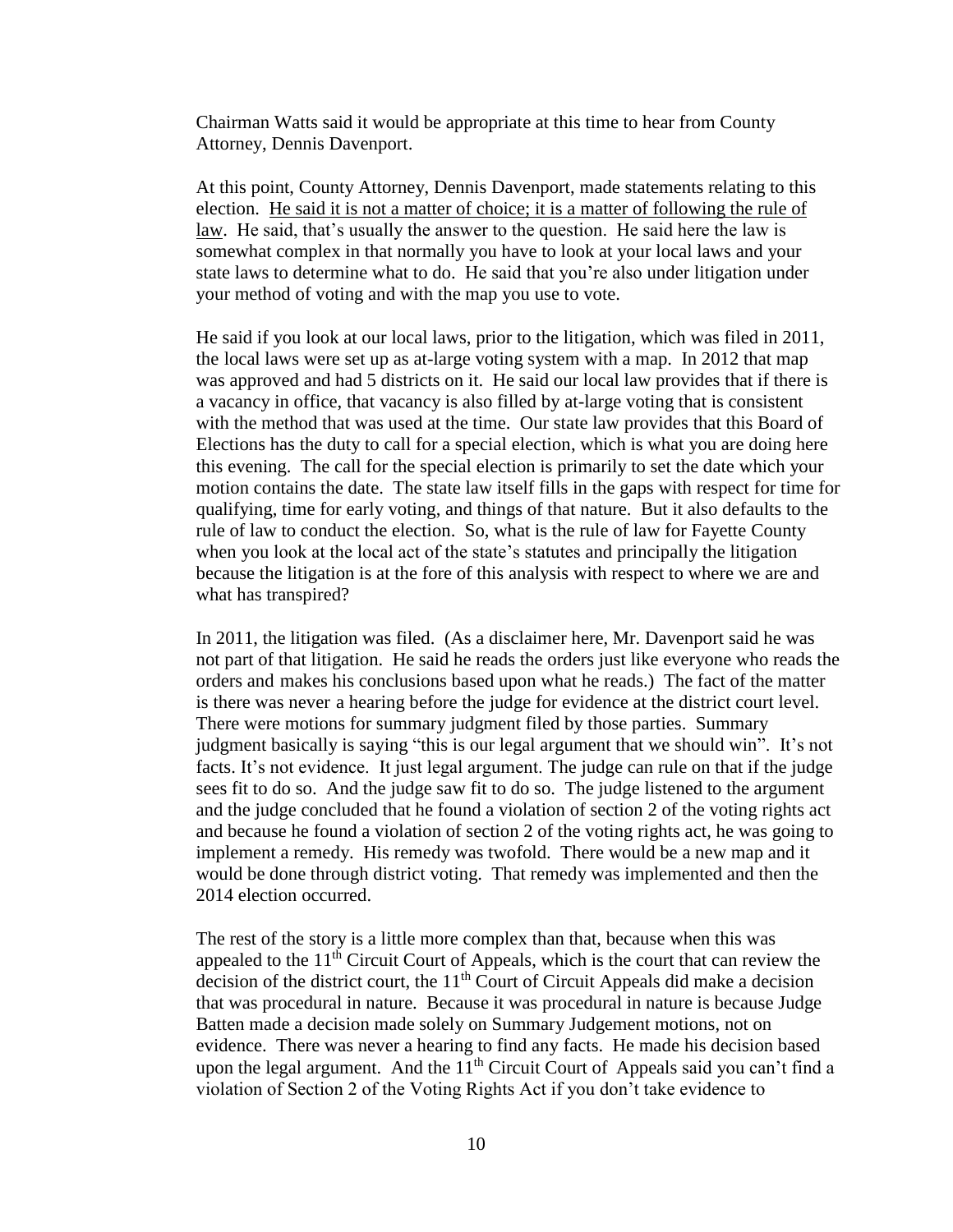determine where the violation occurred. And since you didn't take evidence, we're going to send this back down to you to have a hearing to take evidence to see whether or not there was a violation of the voting rights act. And since you didn't take evidence, you can't implement a remedy when the violation was not found in a proper manner. That's the procedural aspect of it. So, if you can't find a remedy because you can't find a violation, the court further said "we're overturning this map and this remedy". The remedy was the map and district voting. The court went on to say (the 11<sup>th</sup> Circuit Court of Appeals) we could overturn the election results but we're not going to. (He said he is paraphrasing that opinion.) They could have overturned the 2014 election results and they chose not to. They let those election results stand. But they overturned the finding that a violation occurred which was the basis to produce a remedy. With no violation and no remedy, that takes you back to where we were before the finding of the violation which is looking at your local act and your state law. Your local act says at-large voting, both on a regular basis and filling of vacancies in special elections. It's very clear. Your general law says you call this special election and when you call this special election, we're going to use the rule of law to conduct this election.

Mr. Davenport reiterated that this is not a matter of choice, it's a matter of following the rule of law, and that is what he meant. He instructed the Board of Elections to call the election the way the law is right now as pronounced by the  $11<sup>th</sup>$  Circuit, not by the district court judge, because his order was overturned. There will be another hearing before the district court. It might be in September or October or whenever it is, it is going to occur. At that hearing, there will be facts found by that judge and that judge will make another decision, and whatever that judge decides will be the law of the land for Fayette County, as long as that order stays in place. That order from the Summary Judgement motion stayed in place long enough for the election to occur but was overturned afterward.

He told the Board to "call your special election consistent with your duty". He said it will be run by the rule of the law and the way the law is today in Fayette County, it is at-large voting using the district map that was approved in 2012, with the 5 individual districts. District 5 is what we'll be looking at, as far as the vacancy is concerned. He concluded by thanking Madam Chairman Watts.

At this point, Chairman Watts said one thing that might not be clear was would the person running for this vacant seat have to be a resident of District 5 and asked if that was correct. Attorney Davenport said yes that was correct. The residency of District 5 is a requirement to qualify and they must have been a resident at least one year prior to the date of election. However, the entire county will vote in that election.

Member Hicks then asked Mr. Davenport, as it relates to the judge's ruling from a logical standpoint, why don't we, the County, go back to Judge Timothy Batten asking him to rule on the decision and avoid this kind of complicated proceeding where everybody suspects someone of doing something wrong. He asked if there was a reason why we don't do that.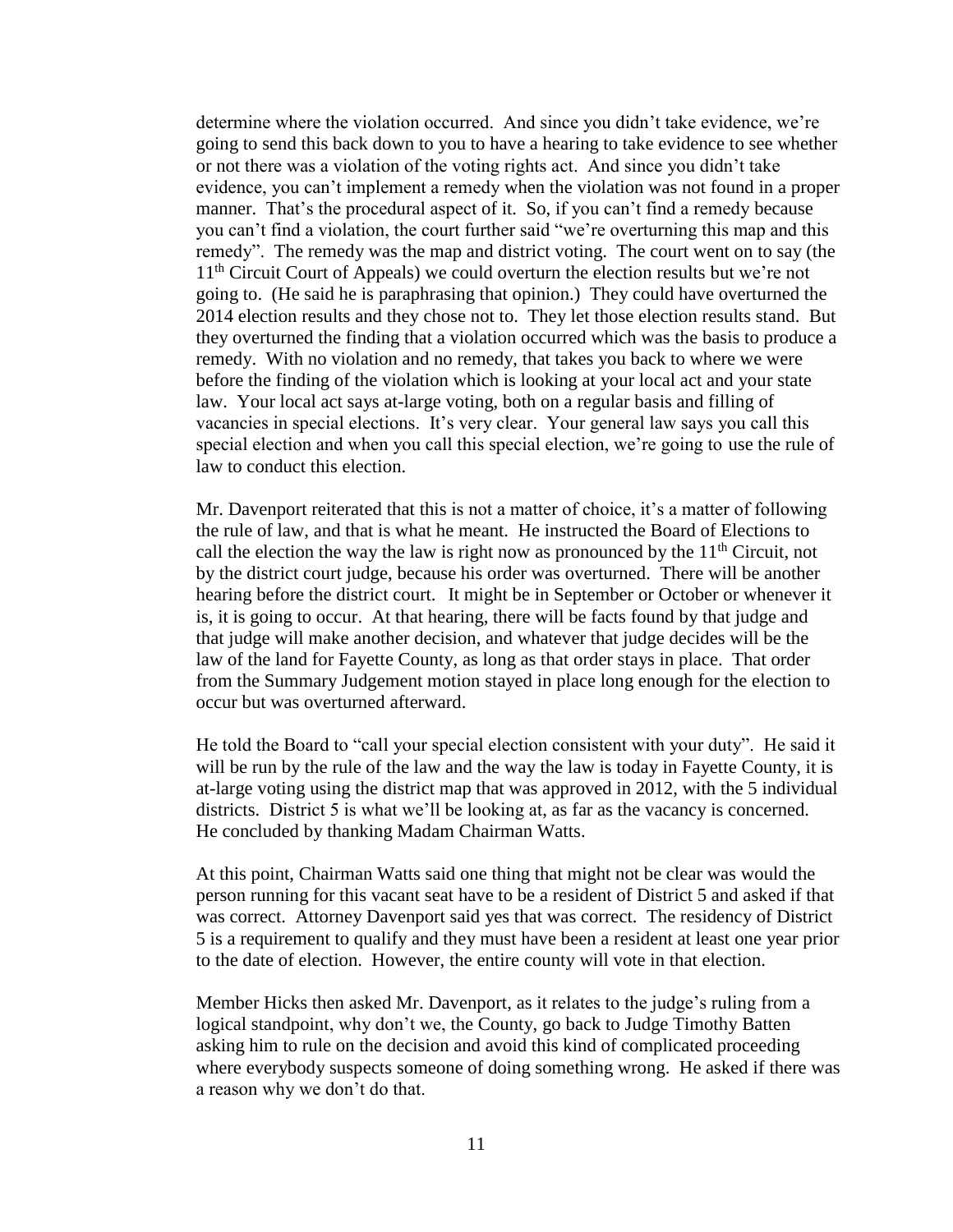Mr. Davenport asked Member Hicks if he wanted to go back to the order that Judge Batten issued and use that as the basis to conduct the election. Member Hicks said that was not his question. He then rephrased the question and asked Mr. Davenport why wouldn't we go to the judge and say "Here's where we are. There is a question about district voting versus at-large voting and 2012 maps versus 2014 maps. Judge, can you give us an expedited ruling on whether or not that can be done?"

Mr. Davenport said he is going to answer that procedurally. He said there is no litigation on that question. Since there is no litigation on that question, there is no entertaining that question by the judge because it's hypothetical. He said you would have to have an actual case or controversy for a judge to get involved. He said there would need to be a lawsuit filed to get that before a judge.

Member Lester then asked Mr. Davenport what methods would need to be taken to change at-large voting to district voting. He asked who has the authority to initiate that action.

Mr. Davenport replied the actual action itself is performed by the state legislature to change from one method of voting to another. Typically, the legislature won't act upon that type of an issue without the request of the governing authority. So, if in fact, the governing authority requested the legislature to change its methodology from at-large voting to district voting, it would then take an action by the legislature to approve that request in order to put it into effect. So, it's not an action that can be done locally by the agency, it must be done at the state level.

Member Lester asked would the governing body as an agency be the County Commissioners and not be the Election Board. (He referred back to Mr. Dunn's comment.) Mr. Davenport said Mr. Dunn's comment was on target in that the election board is here for the sole duty to call the election. The election would be governed by the rule of law. Member Lester then said that would be one method but obviously the judge would have the authority to rule as well and asked if that was correct. Attorney Davenport said the judge has the authority to rule. That's what the 2014 election was all about. The judge has the authority to say "you're going to hold the election this way and you're going to use this map". That's what happened and Fayette County implemented that direction from Judge Batten. Just like Fayette County should also implement the direction from the  $11<sup>th</sup>$  Circuit Court of Appeals that overturned that judge's order and said we can no longer use that map and order because it's no longer the law of the land.

Member Hicks asked another question of Mr. Davenport. He stated that if the Board of Elections is charged to set the special election date, do they (the Board) also have the responsibility to state which map would be used. He said "you're saying that's not our responsibility and that in order for us to set an election, we have to be able to say what maps we're going to use." He asked "we can't, as an entity, set an election blind of a map?"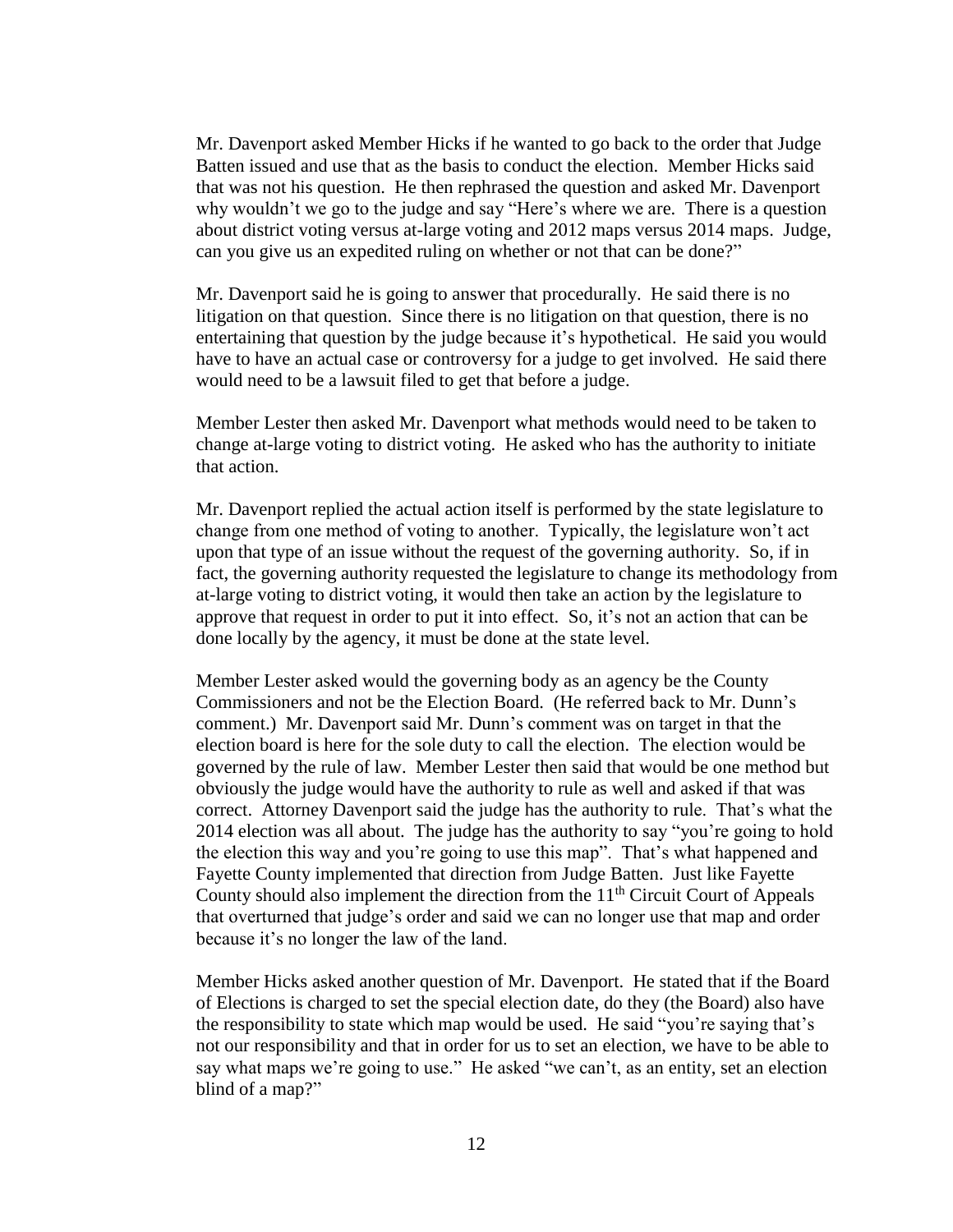Mr. Davenport said in the normal election cycle, you would not ask that question. The map is what you held the last election on or what's most recently been approved by the legislature. He said it's prudent to ask that question because there are, in some opinions, competing maps. Once you get the full context of why those two maps exist, given all the information, it seems logical to presume, that you would discount the 2014 map because it was overruled by the  $11<sup>th</sup>$  Circuit Court of Appeals and the default position would be the 2012 map because that was the last expression of this county. He believes this actually went to the Department of Justice back in 2011 or 2012 to get preclearance which was required at that time. So the 2012 map is the official map for Fayette County.

Member Hicks asked if that's the official map and we're using that map as it relates to a special election, what happens to the sitting elected officials that were elected under that map in comparison to the fact that your new elected official would be elected under a different map sitting beside someone elected under another district map.

Mr. Davenport said again the  $11<sup>th</sup>$  Circuit Court of Appeals addressed that question for you, so you don't have to guess. The  $11<sup>th</sup>$  Circuit said "we could overturn the results of that election but we choose not to do so". So, the people that were in those two seats upon election and not removed from office will stay in office, although the map and the methodology which was the remedy put in place by Judge Batten was reversed.

Member Hicks spoke about going back to the 2012 map with at-large voting and asked would that mean that everyone in District 5 and the whole county would then elect an official, which means you would not have somebody who did not have their vote counted. He asked if that was correct. He then asked "Is there a pocket once you change the map that would cause somebody not to have cast a vote?" He then said he thinks he has answered that question himself because it's at-large.

Mr. Davenport said that District 5 with the 2012 map is not the same District 5 on the 2014 map. So, there are certain sections in the 2014 District 5 that are not in the 2012 District 5 and vice versa. That's the way it is because the maps and lines are not the same. He said somebody in District 5 could possibly be in the District below that. Member Lester said everyone can vote; it will affect the potential candidates and Mr. Davenport agreed.

Member Hicks then commented that he is honored to be at this place in time in history in making decisions that will matter 50 years from now and on into the future. He said he moved to Fayette County over 10 years ago because he thinks it is a great county. He serves on the Development Authority Board and understands the economic impact of the decision made by the leaders in this County. He said we can have tough debates without being "mean to each other" and believes this has been accomplished. He further said we have a defining moment and he advocates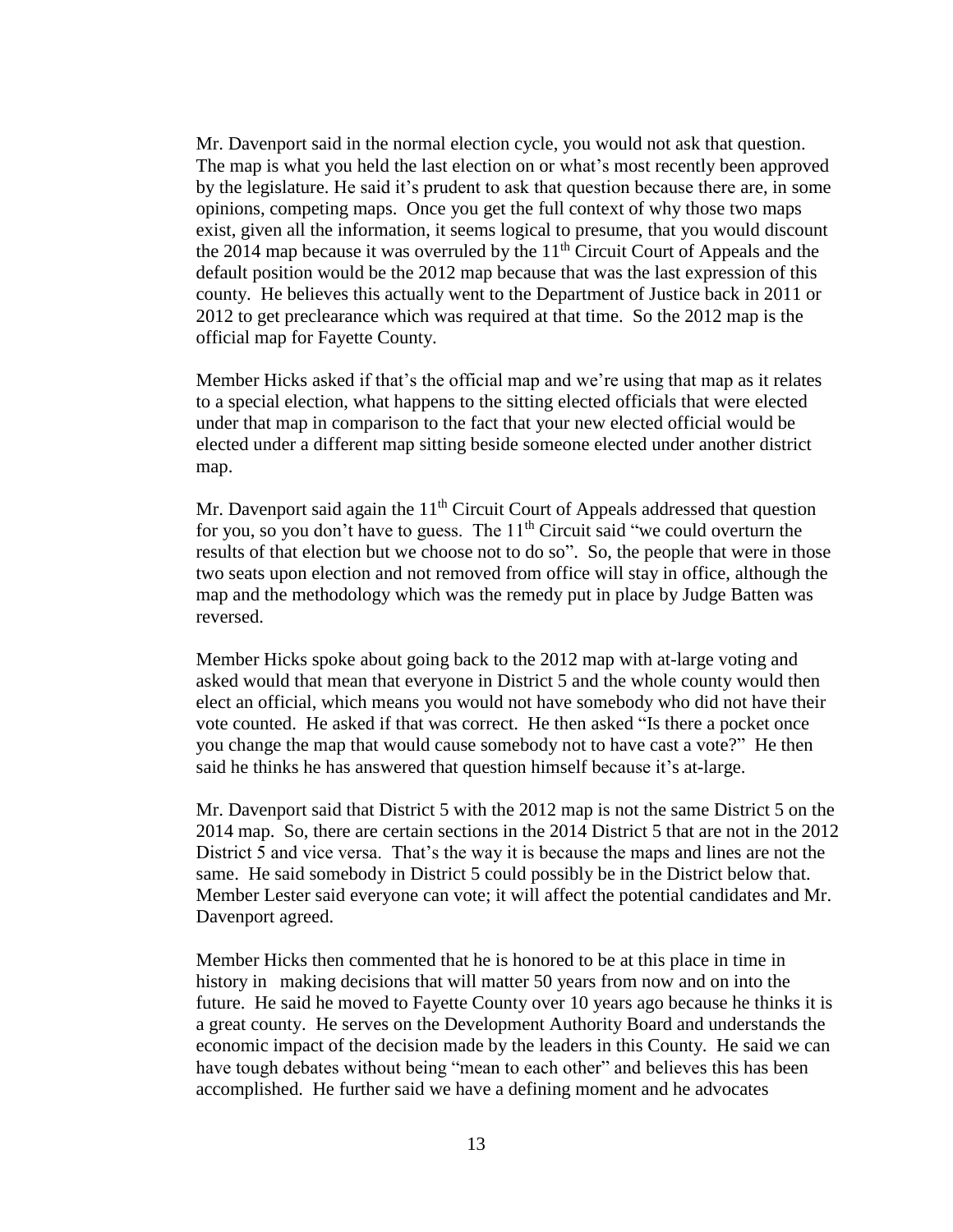challenging the law and have the judge make the decision. He stated he is opposed to at-large voting and believes district voting will move this county into the future. He believes this is the right thing to do. He then turned it over to Chairman Watts.

Member Lester said he has lived here 61 years and has liked the ability to vote for every representative. He said if the County Commissioners are going to be voting to spend his tax dollars, he wants to be able to vote for them regardless of where they are, where they live, and where he lives. He said that we vote at-large in our county and that we don't vote at-large in our state or our federal government. He said he can support district voting. His issue is that the Board of Elections does not have the authority to make that decision.

Member Hicks asked Mr. Davenport "What happens if we vote to set the election with the 2014 map and district voting". Mr. Davenport asked Member Hicks "Are you asking me if you can vote for something that doesn't exist using the 2014 map and a voting method that is not approved." Quite frankly, he said, the issue before you is the date of the election. He said first of all, if your jurisdiction does not include changing a method of voting and selecting a map and it does not, the fact of the matter is the election date is the crucial duty you have before you today and that date is part of your motion and even that date is not up to your discretion. That date is also set by state law and you must use that date as provided by state law just as well as the methodology set by state law.

Chairman Watts said she too is honored to serve on the Board of Elections. She said she has been serving on the Board of Elections since the middle of the 1990s. She made comments regarding this issue and said the Board is pledged to follow the law. She further stated that even though there have been rumors that absolutely are incorrect, the Board has not been told by the Board of Commissioners how to proceed on this matter. She said based on their legal counsel, Dennis Davenport, if the method of voting needs to be changed, it's not up to the Board of Elections to do that. She thanked the guests who had attended the meeting and for their comments. She said, "even though we differ in our opinions, we like to see people come and voice their opinions".

At this point, Chairman Watts said there is a motion on the floor and a second for a call for the special election to replace County Commissioner, Honorable Pota Coston. She asked all in favor of the September 15, 2015 Special Election to say "aye". Chairman Watts and Member Lester said "aye". She asked if any were opposed. Member Hicks said "nay". **Motion carried.**

#### **3. CANCELLATION OF THE JULY 28, 2015 BOARD OF ELECTIONS/ VOTER REGISTRATION MEETING**